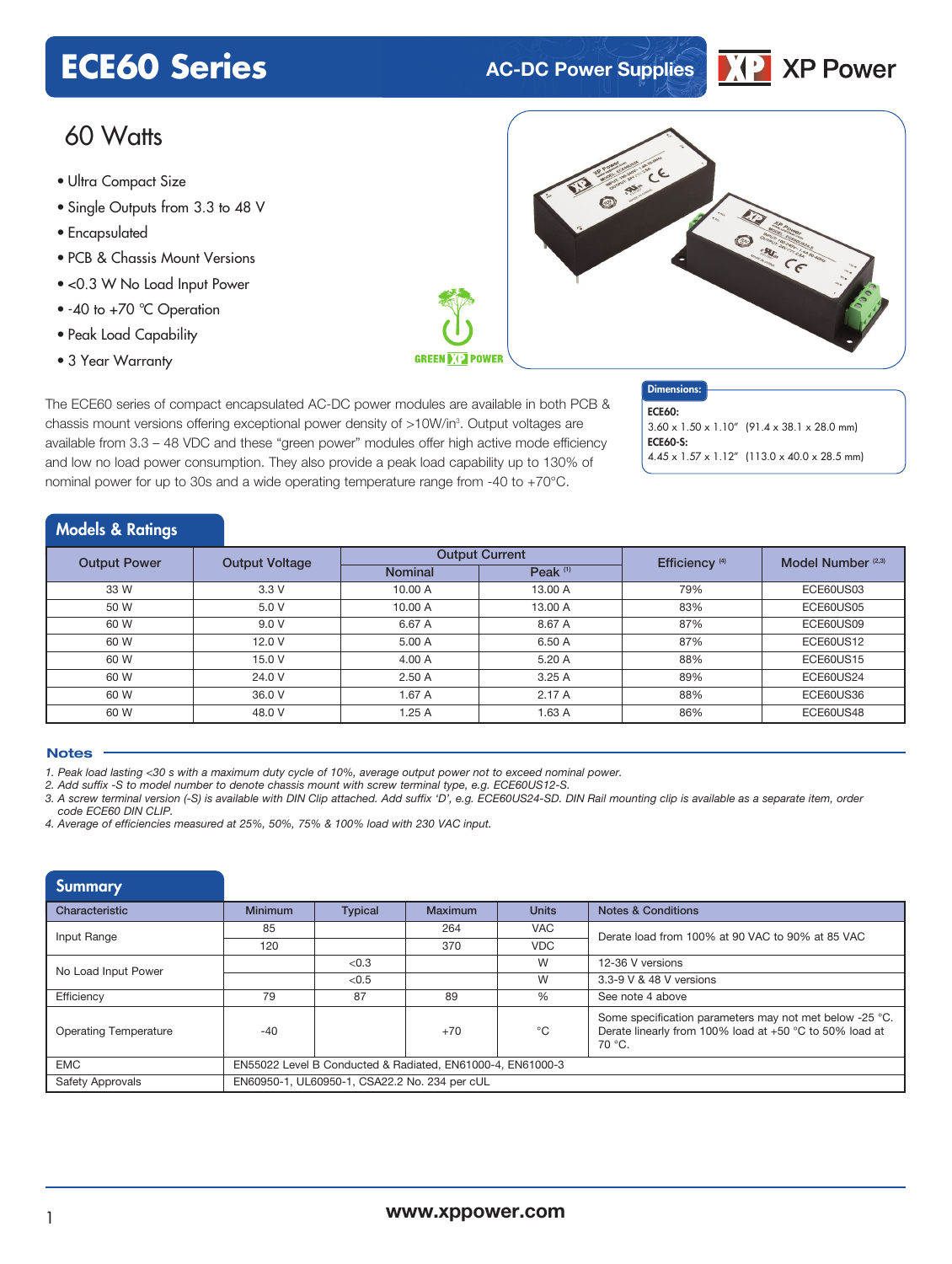# **ECE60 Series**



Input Characteristic **Minimum Typical Maximum Units Notes & Conditions** Input Voltage - Operating 85 | 264 | VAC Derate load from 100% at 90 VAC to 90% at 85 VAC 120 370 VDC Input Frequency 47 47 63 Hz Power Factor **EN61000-3-2 class A compliant** Input Current 0.3 A rms At 230 VAC No Load Input Power Note 2008 and the Contract of Contract Contract On the Contract On the Contract On the Contract On the Contract On the Contract On the Contract On the Contract On the Contract On the Contract On the Con 3.3-9 V & 48 V versions Inrush Current 20/40 20/40 A 115/230 VAC cold start at 25 °C Earth Leakage Current Class II construction no earth Input Protection Internal T1 A/250 VAC fuse

#### **Output** Characteristic **Minimum Typical Maximum Units Notes & Conditions** Output Voltage 3.3 3 3 3 48 VDC See Models and Ratings table Initial Set Accuracy  $\frac{1}{2}$  % Minimum Load **0 0 A** Start Up Delay Start Up Delay and the Contract of the Contract of the Contract of the Contract of the Contract of the Contract of the Contract of the Contract of the Contract of the Contract of the Contract of the Contract Start Up Rise Time 16 ms Hold Up Time 18 18 18 ms At full load and 115 VAC Line Regulation  $\frac{1}{20.5}$  %  $\begin{array}{|c|c|c|c|c|}\n\hline\n\text{Load Regulation} & & \text{ $\pm 2$} & \text{ $\frac{\#2}{\text{G}}$ & \text{ECE60US03/05-S1}$} \end{array}$ ±1 % All other models Transient Response **1 COVER COVER TRANSIER IN THE RECOVER TRANSIER IN THE RECOVERY WITHIN 1% in less than 500 µs** for a 25% load change Ripple & Noise 60 mV pk-pk 3.3-5 V versions, 20 MHz bandwidth 75 mV pk-pk 3.3-5 V '-S' versions, 20 MHz bandwidth, 0.1 µF capacitor at output terminals 1 % pk-pk 20 MHz bandwidth all other models Overvoltage Protection 195 115 216 36 Vnom ECE60US03 models<br>115 140 36 Vnom All other models All other models Overload Protection 110 110 180 % Short Circuit Protection **Trip & restart (hiccup mode)** Trip & restart (hiccup mode) Temperature Coefficient  $\sqrt{6/5}$

| <b>General</b>             |                |                |                |                   |                               |
|----------------------------|----------------|----------------|----------------|-------------------|-------------------------------|
| Characteristic             | <b>Minimum</b> | <b>Typical</b> | <b>Maximum</b> | <b>Units</b>      | <b>Notes &amp; Conditions</b> |
| Efficiency                 | 79             | 87             | 89             | %                 | See Models & Ratings table    |
| Isolation                  | 3000           |                |                | <b>VAC</b>        | Input to Output               |
| <b>Switching Frequency</b> |                | 100            |                | kHz               |                               |
| Power Density              |                |                | 10.1           | W/in <sup>3</sup> |                               |
| Mean Time Between Failure  |                | >300           |                | kHrs              | MIL-HDBK-217F, +25 °C GB      |
| Weight                     |                | 0.42(191)      |                | Ib(g)             | ECE60                         |
|                            |                | 0.44(200)      |                |                   | <b>ECE60-S</b>                |

| Environmental                |                                                         |                |         |              |                                                                                                                           |
|------------------------------|---------------------------------------------------------|----------------|---------|--------------|---------------------------------------------------------------------------------------------------------------------------|
| Characteristic               | <b>Minimum</b>                                          | <b>Typical</b> | Maximum | <b>Units</b> | <b>Notes &amp; Conditions</b>                                                                                             |
| <b>Operating Temperature</b> | $-25$                                                   |                | $+70$   | °C           | Some specification parameters may not met below -25 °C.<br>Derate linearly from 100% load at +50 °C to 50% load at 70 °C. |
| Storage Temperature          | $-40$                                                   |                | $+85$   | °C           |                                                                                                                           |
| Cooling                      |                                                         |                |         |              | Convection-cooled                                                                                                         |
| Humidity                     |                                                         |                | 95      | %RH          | Non-condensing                                                                                                            |
| <b>Operating Altitude</b>    |                                                         |                | 3048    | m            |                                                                                                                           |
| Vibration                    | 2 g, 10 Hz to 500 Hz, 10 mins/cycle, 60 mins each cycle |                |         |              |                                                                                                                           |